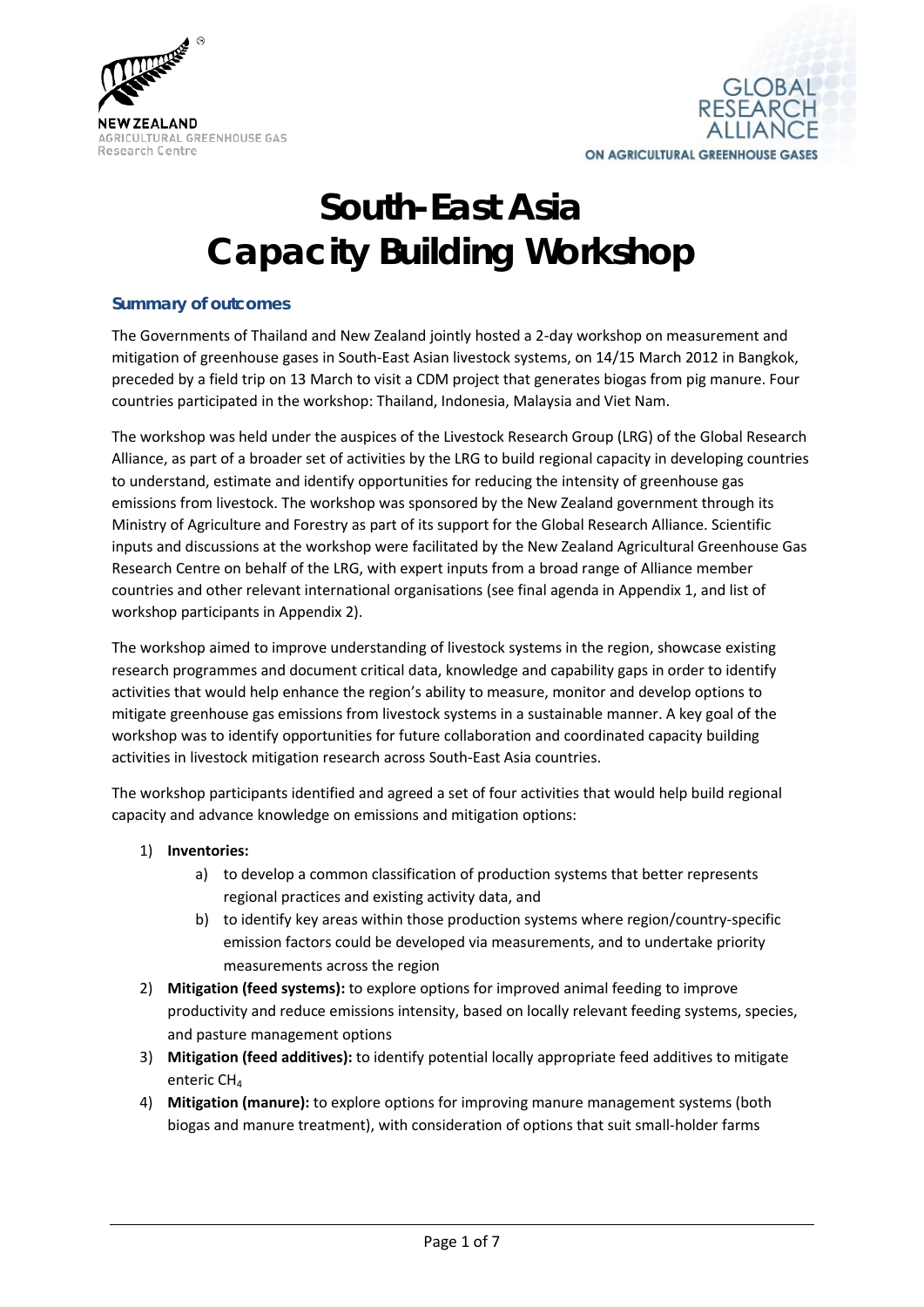### **Next steps**

- Identification of national contact points for each activity in each of the four participating countries from the region, to lead national input into the drafting of concept notes
- Development of a concept note for each activity to summarise the goals, benefits, existing capacity, relevant institutions and individuals, and critical capacity and support needs in each country and collectively in the region (potentially including other countries from south-east Asia that were unable to attend the workshop).

The initial concept notes would form the basis for developing full research proposals, identify institutions and individuals capable and willing to lead research activities and coordinate regional participation, and define and attract funding from within participating countries as well as any relevant regional funding and development agencies to support identified research projects.

The development of concept notes would be led by one country, based on inputs from all participating countries in the region and drawing upon expert advice from other LRG member countries as necessary. The countries that agreed to lead and coordinate the development of a concept note for each activity are Thailand (inventories), Indonesia (mitigation – feed systems), Malaysia (mitigation – feed additives), Viet Nam (mitigation – manure).

Participants noted that the concept notes would be closely connected and interlinked because knowledge and tools developed through work on inventories would provide an important platform for exploring various mitigation options. Any resulting research projects would not necessarily be separate for each of the four activities but would more likely integrate several activities into a single integrated research project.

### **Timeline and initial responsibilities**

Participants agreed that

- national contact points for each activity would be identified within one month from the end of the workshop (16 April 2012), and
- concept notes for each activity would be developed within three months following identification of national contact points for each activity (16 July 2012).

Representatives from the four countries present at the workshop undertook to identify suitable national contact points by 16 April to lead and contribute to the development of concept notes for each activity. Those representatives are [Dr Vanida Khumnirdpetch](mailto:khum.vanida@gmail.com) (Thailand), [Dr Bess Tiesnamurti](mailto:besstiesnamurti@yahoo.com) (Indonesia), [Dr](mailto:shan@mardi.gov.my)  [Shanmugavelu Sithambaram](mailto:shan@mardi.gov.my) (Malaysia), an[d Dr La Van Kinh](mailto:kinh.lv@iasvn.org) (Viet Nam). It was noted that countries and their lead individuals at this early stage only took responsibility for developing concept notes, not necessarily for developing or leading full regional research projects.

[New Zealand](mailto:enquiry@nzagrc.org.nz) offered to support the process of drafting concept notes by developing a common template, and by supporting communication between regional participants and any other external experts. Participants were also encouraged to make immediate use of existing capacity building opportunities such as they exist under the [LEARN and GRASS fellowship scheme](http://www.livestockemissions.net/funding-opportunities.html) offered by New Zealand, especially where this would support the development of more detailed research proposals.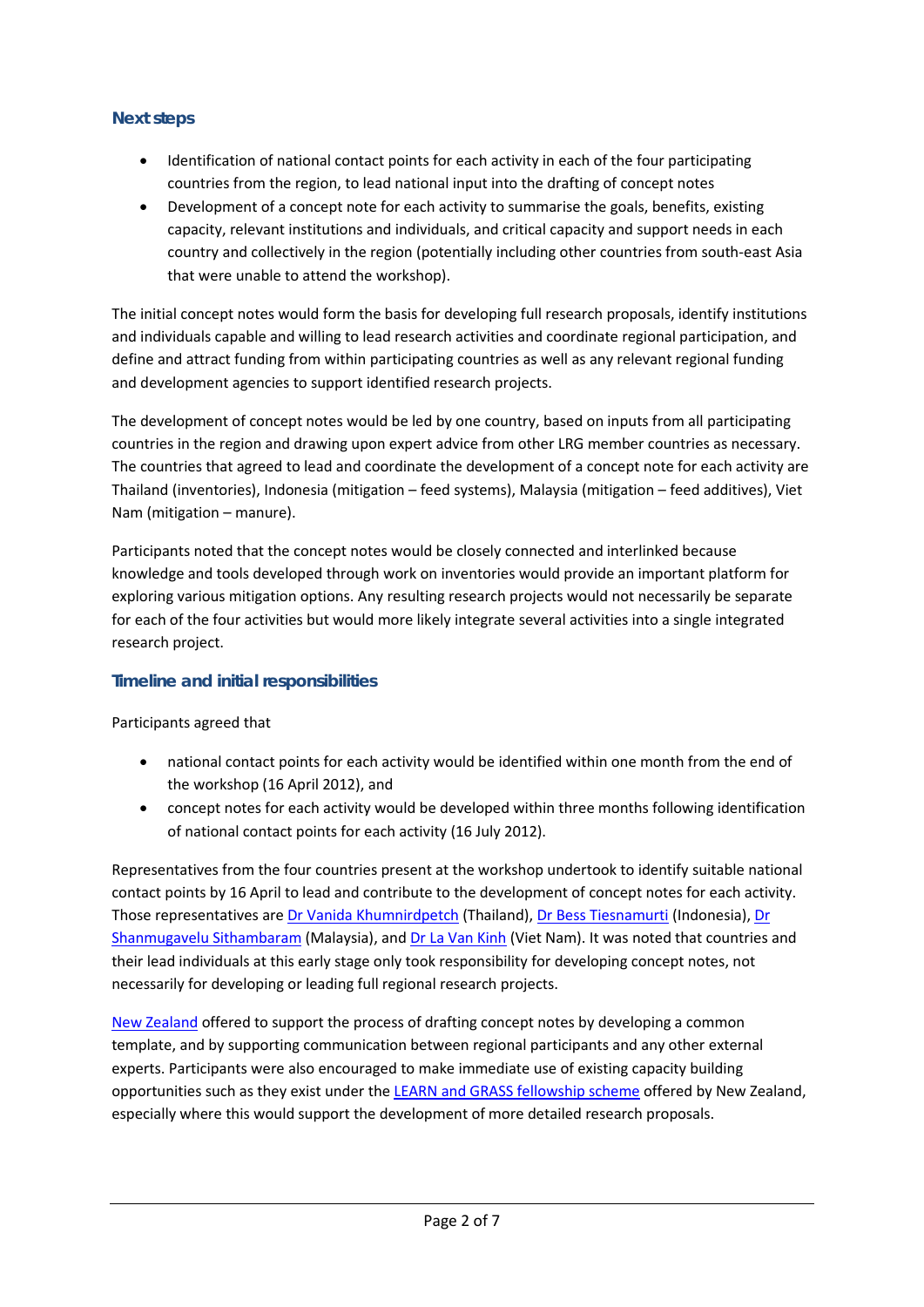

### **Workshop on measurement and mitigation of greenhouse gases in South-East Asian livestock systems: building capability to meet the challenge**

13-15 March 2012 Bangkok, Thailand

### **OVERVIEW AND FINAL AGENDA**

#### **Background**

One of the priorities for the Global Research Alliance's Livestock Research Group is to help build countries' capacity to measure and mitigate greenhouse gas emissions from livestock systems, without compromising productivity. The Group has agreed that a series of regional technical workshops to identify opportunities for capability building and increasing scientific expertise are an important part of this work area.

The first workshop in this series is for the South-East Asia region and is being held in Bangkok, Thailand, 13-15 March 2012. It is being hosted by the Governments of New Zealand and Thailand. It begins with an optional fieldtrip, followed by a two-day workshop. Other workshops are being planned for South-Asia and sub-regions of Africa. Collectively, these events will build off similar ones held in the Latin American region in 2008 and 2009.

#### **Purpose of the workshop**

The South-East Asian workshop will improve understanding of the diversity of livestock management systems in the region, the greenhouse gas emissions and the special characteristics of those systems. It will showcase existing research programmes and document critical data, knowledge and capability gaps in order to identify activities that would help enhance the region's ability to measure, monitor and develop options to mitigate greenhouse gas emissions from livestock systems in a sustainable manner. A key goal of the workshop is to identify opportunities for future collaboration and coordinated capacity building activities in livestock mitigation research across South-East Asia countries.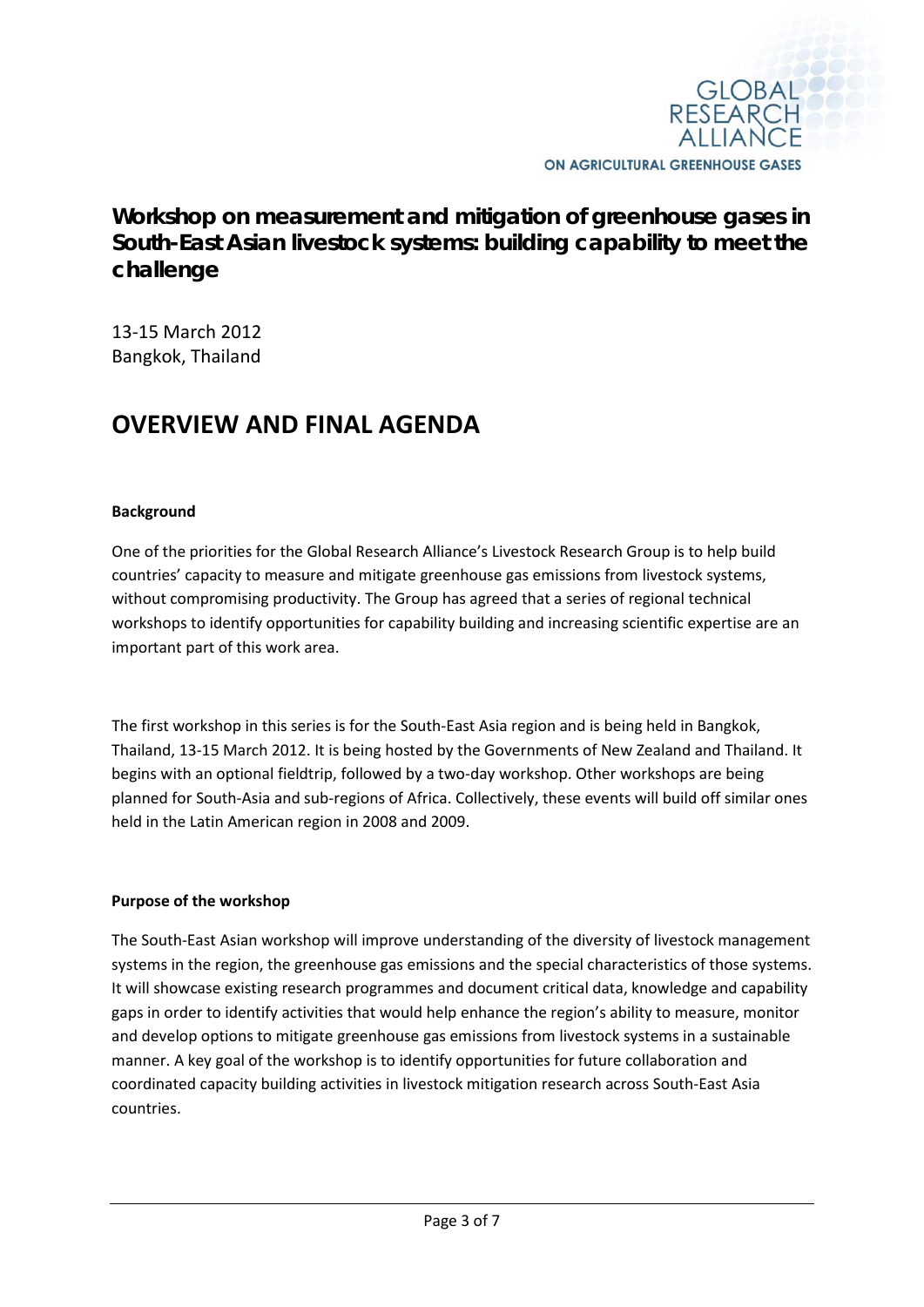### **Agenda**

## **Wednesday 14 March 2012: WORKSHOP – DAY ONE**

| <b>Time</b>      | <b>Session</b>                                                                            | Presenter/s                     |  |
|------------------|-------------------------------------------------------------------------------------------|---------------------------------|--|
| 8.30-9am         | <b>Registration and welcome coffee</b>                                                    |                                 |  |
| <b>Session 1</b> | <b>Introduction and objectives of workshop</b>                                            |                                 |  |
|                  |                                                                                           |                                 |  |
| 9:00am           | Welcome and introduction $-$ including overview of why                                    | Representative of the           |  |
|                  | livestock GHG emissions are important for the region                                      | Government of Thailand          |  |
| 9:15am           | Overview of the Global Research Alliance and its                                          | Hayden Montgomery               |  |
|                  | <b>Research and Cross-Cutting Groups</b>                                                  | (Alliance Secretariat)          |  |
| 9:30am           | Presentation on diversity of livestock systems in the S.E.                                | Mario Herrero (ILRI)            |  |
|                  | Asia region, including identification of main emission                                    |                                 |  |
|                  | sources, drivers of future emissions and interactions                                     |                                 |  |
|                  | with other aspects of agriculture (e.g. mixed systems)                                    |                                 |  |
| 10:00am          | Objectives of workshop, building on survey of current                                     | Harry Clark (NZ)                |  |
|                  | activities and research opportunities identified in                                       |                                 |  |
|                  | regional survey                                                                           |                                 |  |
| 10:15-10:45am    | <b>Refreshment break</b>                                                                  |                                 |  |
| <b>Session 2</b> | <b>Estimation and Measurement and current state of inventory compilation in target</b>    |                                 |  |
|                  | countries - inventory methodology, role of emission factors and activity data             |                                 |  |
|                  | • Sources of data, proxies and gap filling by expert judgement                            |                                 |  |
|                  | • Quality and uncertainty assessment                                                      |                                 |  |
|                  | • Land use and soils (Remote sensing and GIS techniques)<br>• Population characterisation |                                 |  |
|                  |                                                                                           |                                 |  |
|                  | • Link to ability to monitor mitigation                                                   |                                 |  |
|                  |                                                                                           |                                 |  |
| 10:45am          | IPCC greenhouse gas inventory methodology for                                             | <b>Global Research Alliance</b> |  |
|                  | agriculture including: overview of the tiered approach,                                   | Inventory & Measurement         |  |
|                  | sources and categories of gases, methods of                                               | <b>Cross-Cutting Group</b>      |  |
|                  | estimation, etc                                                                           | Brian McConkey (Canada)         |  |
| 11:15am          | Sources of statistics and activity data for specific                                      | Mario Herrero (CGIAR -          |  |
|                  | livestock systems in the region, including national                                       | <b>International Livestock</b>  |  |
|                  | sources, ILRI, FAO, other                                                                 | Research Institute)             |  |
| 11:30am          | National compilation tools - Agriculture and Land Use                                     | Amnat Chidthaisong (King        |  |
|                  | (ALU) Greenhouse Gas Inventory Software Program                                           | Mongkut University,             |  |
|                  |                                                                                           | Thailand)                       |  |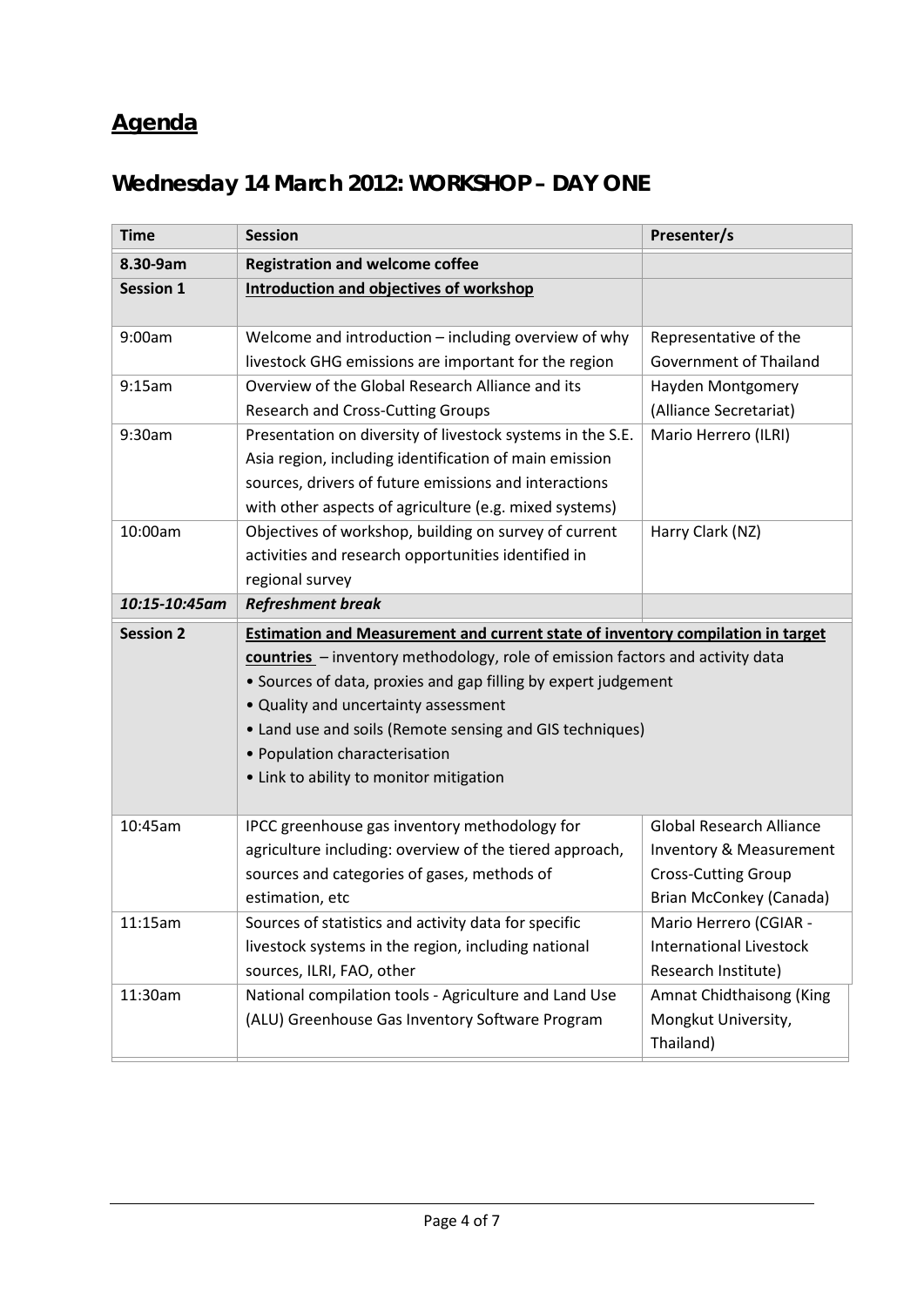| 11.45am            | Country overviews of current knowledge, methods &                              | One speaker per country:                        |  |
|--------------------|--------------------------------------------------------------------------------|-------------------------------------------------|--|
|                    | challenges for measurement and estimation of                                   |                                                 |  |
|                    | emissions (15 minutes per country including questions                          | Known emission trends<br>and drivers, including |  |
|                    | of clarification):                                                             | projections                                     |  |
|                    |                                                                                | State of inventory and                          |  |
|                    | Thailand                                                                       | methodology                                     |  |
|                    | Indonesia                                                                      | Critical gaps and                               |  |
| 12:15-1:15pm       | <b>Lunch break</b>                                                             | options for addressing<br>them                  |  |
|                    |                                                                                | Synergies of inventory                          |  |
| 1:15 <sub>pm</sub> | Malaysia                                                                       | work with improving                             |  |
|                    | Vietnam                                                                        | productivity and                                |  |
| 1:45 <sub>pm</sub> | Round-table discussion to clarify issues, gaps and                             | increasing management<br>options                |  |
|                    | opportunities and potential for regional collaboration                         |                                                 |  |
|                    | to improve inventories                                                         |                                                 |  |
|                    |                                                                                | (Chair: Harry Clark)                            |  |
| 2:30-2:50pm        | <b>IPCC Emissions Factor Database</b>                                          | Nalin Srivastava (IPCC TFI                      |  |
|                    |                                                                                | <b>Technical Support Unit)</b>                  |  |
| 2:50-3:20pm        | <b>Refreshment break</b>                                                       |                                                 |  |
| <b>Session 3</b>   | <b>Measurement</b> – further development and improvement of emissions factors, |                                                 |  |
|                    | measurement protocols, up-scaling to improve national inventories              |                                                 |  |
|                    |                                                                                |                                                 |  |
| 3:20-3:40pm        | Enteric fermentation - SF6, respiration chambers,                              | Roger Hegarty (Australia)                       |  |
|                    | other                                                                          | Cesar Pinares (NZ)                              |  |
| 3:40-4:00pm        | Nitrous oxide from soils - chambers, modelling, other                          | Dave Chadwick (UK)                              |  |
|                    |                                                                                | Tim Clough (NZ)                                 |  |
| 4:00-4:20pm        | Emissions of methane and nitrous oxide from manure                             | Julio Mosquera                                  |  |
|                    |                                                                                | (Netherlands)                                   |  |
|                    |                                                                                | Dave Chadwick (UK)                              |  |
| 4:20-4:40pm        | Carbon stocks in soils                                                         | Brian Wilson (University of                     |  |
|                    |                                                                                | New England, Australia)                         |  |
| 4.40-5:20pm        | Individual country research opportunities and capability                       | One speaker per country                         |  |
|                    | to improve emissions factors, measurement protocols                            |                                                 |  |
|                    | and up-scaling to improve national inventories.                                |                                                 |  |
|                    | Presentations with discussion (10 minutes per country)                         |                                                 |  |
| 5:20-6:00pm        | General discussion & summary of day                                            | (Chair: Harry Clark)                            |  |
|                    |                                                                                |                                                 |  |
| 6.15-7.15pm        | Reception: Drinks and nibbles hosted by NZAGRC (38 <sup>th</sup> floor)        |                                                 |  |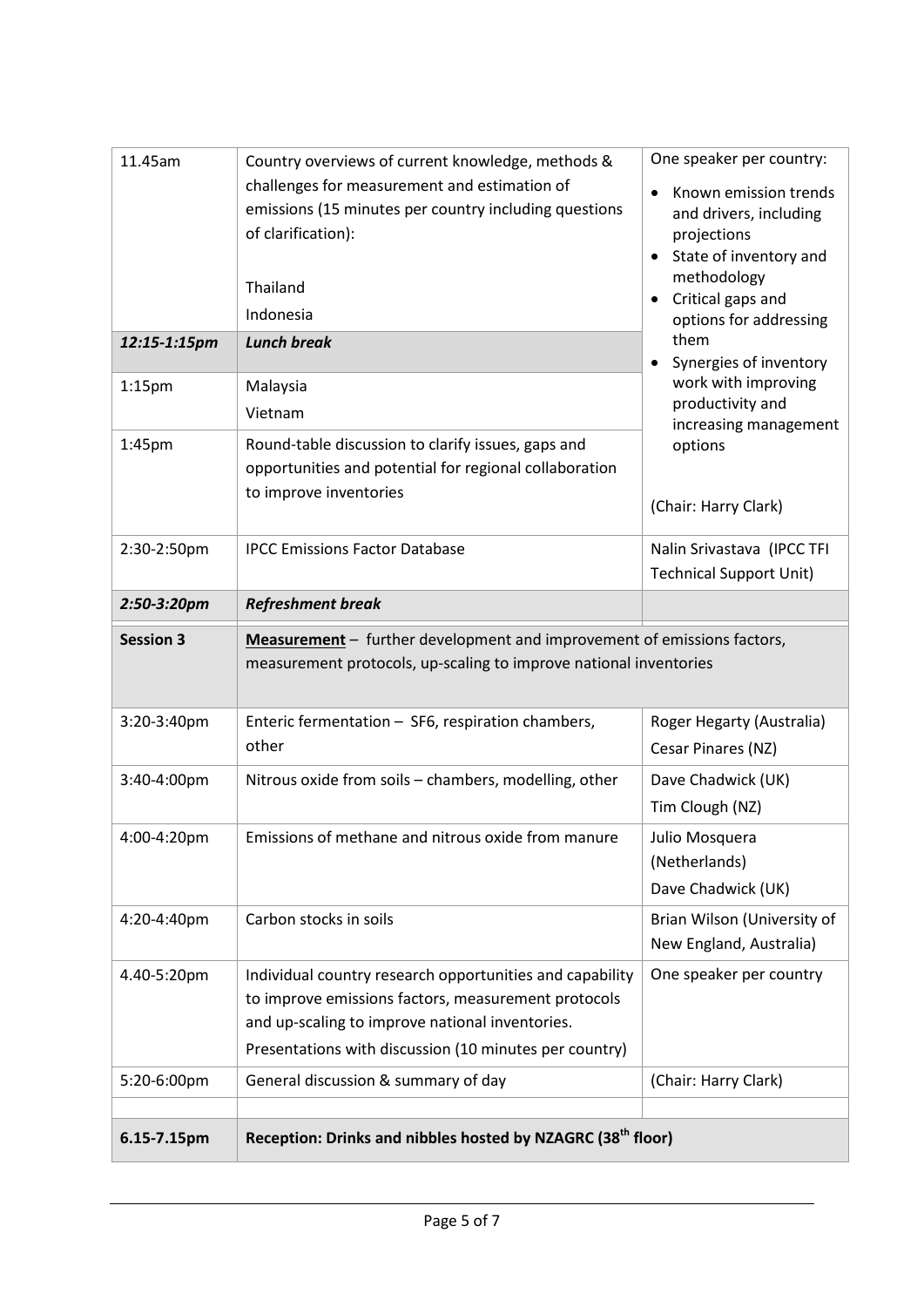### **Thursday 15 March 2012: WORKSHOP – DAY TWO**

| <b>Time</b>           | <b>Session</b>                                                                                                                                                                                                                                        | Presenter/s                                                                         |
|-----------------------|-------------------------------------------------------------------------------------------------------------------------------------------------------------------------------------------------------------------------------------------------------|-------------------------------------------------------------------------------------|
| 8.30-9am              | <b>Welcome coffee</b>                                                                                                                                                                                                                                 |                                                                                     |
| <b>Session 4</b>      | Mitigation - introduction and practices and technologies for mitigation of specific<br>source categories for enteric fermentation, emissions from manures, nitrous oxide<br>from soils, soil carbon storage                                           |                                                                                     |
| 9:00-9.20am           | Overview and review of mitigation - IPCC Fourth<br>Assessment Report, more recent assessments,<br>pathways & opportunities for mitigation in the S.E.<br>Asian region                                                                                 | Mario Herrero (ILRI)                                                                |
| 9:20-9:40am           | Enteric fermentation - overview of specific<br>mitigation techniques (feed, management, dietary<br>additives, animal genetics, vaccines, other)                                                                                                       | Roger Hegarty (Australia)<br>Tim McAlister (Canada)                                 |
| 9:40-10:00am          | Nitrous oxide from agricultural soils (fertiliser, and<br>pasture, range and paddock manure) - overview of<br>specific mitigation techniques (as appropriate: feed,<br>DCD, fertiliser management, drainage, management,<br>dietary additives, other) | Tim Clough (NZ)                                                                     |
| 10:00-<br>10:20am     | Manure management options and opportunities -<br>overview of specific mitigation techniques (as<br>appropriate: different types of digesters, manure<br>storage and application, interaction with cropping<br>systems)                                | Julio Mosquera<br>(Netherlands)<br>La Van Kinh (Vietnam)                            |
| 10:20-<br>10:40am     | <b>Refreshment break</b>                                                                                                                                                                                                                              |                                                                                     |
| 10:40-11:00           | Soil carbon sequestration<br>Overview of specific mitigation options and<br>opportunities                                                                                                                                                             | Brian Wilson (University of<br>New England, Australia)                              |
| $11:00-$<br>12:00noon | Individual country mitigation research experiences,<br>opportunities and capacity.<br>Four 15 min presentations with discussion                                                                                                                       | One speaker per country                                                             |
| 12:00-<br>12.30pm     | Case study from Latin America - FONTAGRO project<br>experience; presentation and discussion of lessons<br>learnt and relevance for South-East Asian context                                                                                           | Hayden Montgomery and<br>Harry Clark (on behalf of<br>Veronica Ciganda,<br>Uruguay) |
| 12:30-1:30pm          | <b>Lunch break</b>                                                                                                                                                                                                                                    |                                                                                     |